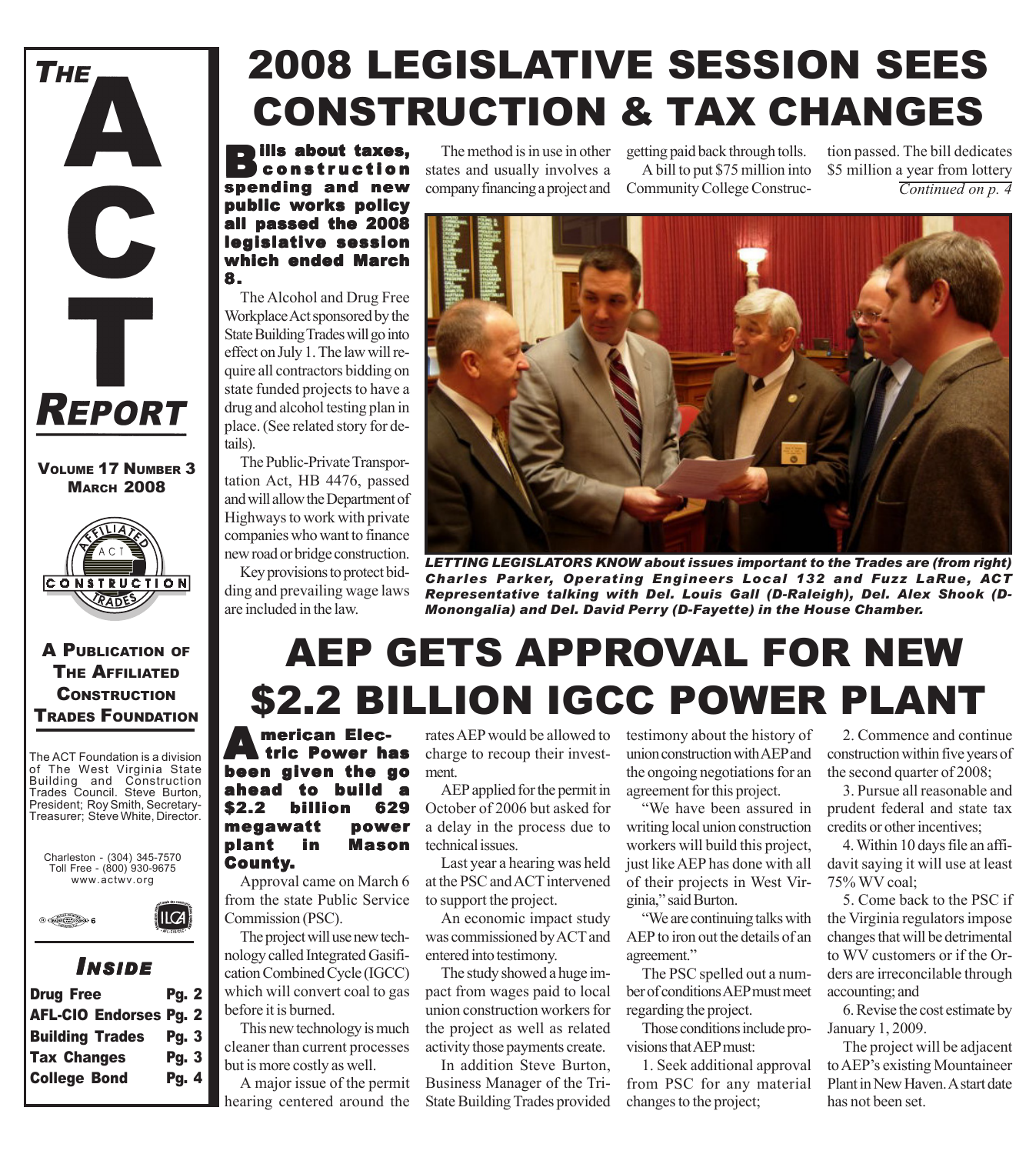### Page 2 *THE ACT REPORT* **MARCH 2008**

# STATE TO REQUIRE ALCOHOL AND DRUG TESTING PROGRAM STARTING JULY 1

**A** bill sponsored<br>
by the WV State Building Trades, ACT and a number of contractor associations will require all contractors bidding on state projects to have a drug and alcohol testing plan in place starting July 1.

Del. Dan Poling (D-Wood) helped draft the bill and with the help of Sen. Jeff Kessler (D-Marshall) the bill was set in motion in the Senate Judiciary Committee.

The Alcohol and Drug Free Workplace Act, SB 657, will require contractors to have a program which includes pre-

accident testing.

ager for the

employment, random and post are doing the same thing."

A study released by the U.S.

percent of full time construction workers admit to using illegal areas.

drugs in the prior month.

"Drug use is a real problem and we fully support a drug free workplace," said Davis. "Our members want a safe place to

work, and there is no place for drug or alcohol abuse on a construction site."

A number of legal decisions in WV narrow the places where random drug tests can be used.

The new law says random tests may only be used when workers are in safety sensitive

A number of protections are in the bill ensuring only certified labs are used, mandating verification of positive results, and requiring ongoing education on drug and alcohol issues for both supervisors and workers.

"The construction industry is a safety sensitive industry by definition," said Lynn Wade, Administrator of the Labor Education and Development program which has provided testing and safety services in the construction industry since 1991.

"This is a needed bill," said Wade. "We've worked together - Labor and Management - to attack drug use on the job, and it's good the state joined in."

#### The test must look for a wide variety of substances and is known as a nine panel test. According to Sam Davis, Business Man-*"OUR MEMBERS WANT A SAFE PLACE TO WORK, AND THERE IS NO PLACE FOR DRUG OR ALCOHOL ABUSE ON A CONSTRUCTION SITE." SAM DAVIS, BUSINESS MANAGER, PARKERSBURG-MARIETTA BUILDING TRADES COUNCIL*

Parkersburg-Marietta Building Trades Council, Ohio has had a policy in place requiring similar testing for a few years.

"We've had drug testing for years because industry has required it," said Davis. "If you want to work in the plants you have to take a test, now states

Health and Human Services Department last year said that illegal drug use was on the rise at all work sites.

However construction work places were ranked the second highest, only behind food services, for illegal drug use.

According to the study 15

WV AFL-CIO COPE COMMITTEE ENDORSES

The WV AFL-CIO has endorsed Anne Barth for the Second Congressional House of Representatives seat cur rently held by **Shelly Capito.** 

Barth worked as an assistant to U.S. Senator Robert C. Byrd for the last 21 years and chose to run after John Unger, a state senator from Berkeley County, dropped out of the race earlier this year.

Also endorsed were Supreme Court candidates Menis Ketchum and Margaret Workman. Two of the five seats on the Supreme Court up for election this year.

Ketchum is a lawyer from Huntington who has also been Chairman of the Board at Marshall University.

Workman is a lawyer in Charleston who served on the

Supreme Court in the 1990's.

The endorsements took place in February during meetings held by the WV AFL-CIO's Committee on Political Education (COPE).

State and national candidate endorsement are done by the State COPE but House and Senate candidate endorsements start on the local level.

Labor Councils across the state are interviewing candidates who must first filled out a Labor questionnaire. For those already in office a voting record is examined as well.

Once questionnaires are reviewed and candidates interviewed each Labor Council will decide the candidates it wants the State COPE to support.

State COPE then meets to make the final decision.

"We already have endorsed many candidates who are long time allies of Labor," said Roy

#### **Smith**

As the ACT Report goes to press the State Cope Committee will meet on March 15 to

decide the remaining endorsement for state house and senate races.

Each international union and

council affiliated with the WV AFL-CIO is entitled to representation at the State COPE meeting.



*MEMBERS OF THE Kanawha Valley Labor Council (from left) Sheryl Johnson, Iron Workers Local 301 and Kathy Gallagher, AFSCME, interview a candidate seeking endorsement. Interviews are one of the key steps each candidate must take to get Labors support.*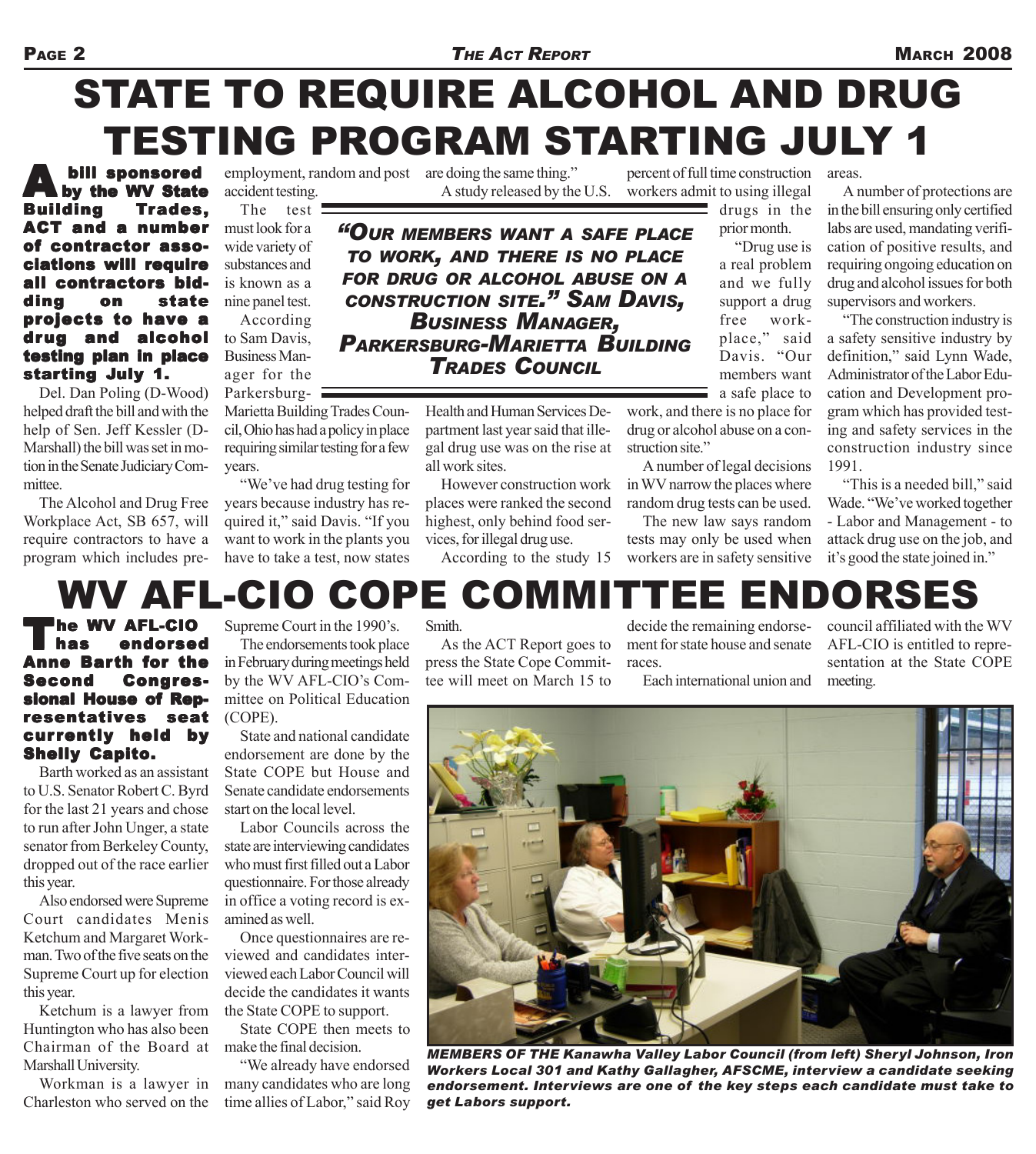### MARCH 2008 *THE ACT REPORT* PAGE 3

# BUILDING TRADES SCREENING PROGRAM FOR U.S. DOE WORKERS CONTINUES

### Free health screenings for construction workers who were employed at 23 nuclear defense sites will continue into 2008.

The U.S. Department of Energy and the Building and Construction Trades Department, AFL-CIO developed the program to provide outreach to thousands of workers who may have been exposed to harmful toxins, asbestos, radiation or beyllium working at the sites.

The Piketon A Plant in Piketon, Ohio is one of the 23 sites listed.

Ron Bush, former Business Manager for Boilermakers 667, works for the National Building Trades Medical Screening Program as an interviewer for the program.

Bush is based in Portsmouth, Ohio and can help anyone who worked at the Piketon site, or other sites, to see if their health has been effected and how to go about receiving a medical screening.

"Once someone contacts me I schedule an appointment and start the interview process," said Bush.

"We go over work history documentation and schedule exams if needed."

Bush also attends community functions, meetings, and similar events to help get the word out about the program.

The Portsmouth office is one of ten locations across the country that have interviewed thousands of workers over the years.

Workers who were screened more than three years ago may be eligible for a re-screening.

The program is entirely voluntary and without cost to workers, but funding is limited.

To contact Bush call 740- 353-8808 or call the main office toll free at 1-888-464- 0009.

For a list of covered DOE sites visit www.btmed.org.



*RON BUSH GOES over the National Building Trades Medical Screening Program with Larry Franz, Secretary-Treasurer of UA Local 577, Portsmouth, OH. Franz wants to inform his members how to make use of the health screening.*

# LAWS CHANGE TAXES FOR CORPORATIONS MORE THAN \$200 MILLION IN CUTS APPROVED

# One of the big-<br>line the 0000 hadiing the 2008 legislative session was code.

A number of tax cuts for corporations were put in place and will be phased in over time.

However a number of loopholes were closed to bring in some of the money lost due to the tax cuts.

Both initiatives were part of Governor Joe Manchin's legislative agenda.

The Business Franchise tax will be eliminated by 2015 saving business owners more than \$165 million per year.

The largest portion of the tax savings was passed last year but

an additional \$50 million and the end of the tax all together was added this year.

changes to the tax Income tax will be lowered from In addition the Corporate Net the current rate of 8.75 percent to 6.5 percent by 2013. This will save business owners approximately \$70 million per year.

> A tax credit aimed at lowering inventory property taxes for manufacturers was created that will save companies approximately \$11 million per year.

> All together businesses will save more than \$200 million per year when these measures are fully implemented. But some Senate Republicans were outraged that companies had to wait for the cuts.

"It shows how out-of-touch

some of the Senate Republican leadership is," said Steve White, ACT Director. "Faced with the biggest corporate tax cuts in decades they gave big speeches for the cameras on the Senate floor saying we had not done enough, it was outrageous."

Some of the money lost through lower tax rates will be gained by new measures aimed at closing tax loopholes.

Closing loopholes will bring in around \$45 million per year and was done through two actions.

First, a new method of calculating what companies owe, called combined reporting, will be used starting next year.

This method is used by a number of other states and stops a common practice of large companies claiming they made no money in West Virginia because they shifted their profits to an affiliate in another state

A group called the Multi-State Tax Commission recently did a study that found West Virginia had the highest rate of corporate tax avoidance of all states.

More than 57 cents of each tax dollar corporations are suppose to pay were not because of legal loopholes and tax credits.

In addition a new Coal Bed Methane tax passed making companies pay a severance tax they currently do not. This measure is estimated to bring in around \$4 million a year to help counties fund infrastructure.

A new 'think tank' called the

WV Center on Budget and Policy weighed in on the debate.

The WV CBP analyzed the proposed tax cuts and showed the lost revenue projections.

The Center produced two documents about the impact of the tax changes making it easier for people to understand.

One suggestion from the Center, to adopt a trigger for future tax breaks, made it into the law.

The 'trigger' would stop any planned tax cuts if the state's Rainy Day Fund dropped below a certain point.

To read more analysis from the center go to their web site www.wvpolicy.org.

The ACT Foundation is one of the funders of the policy group.